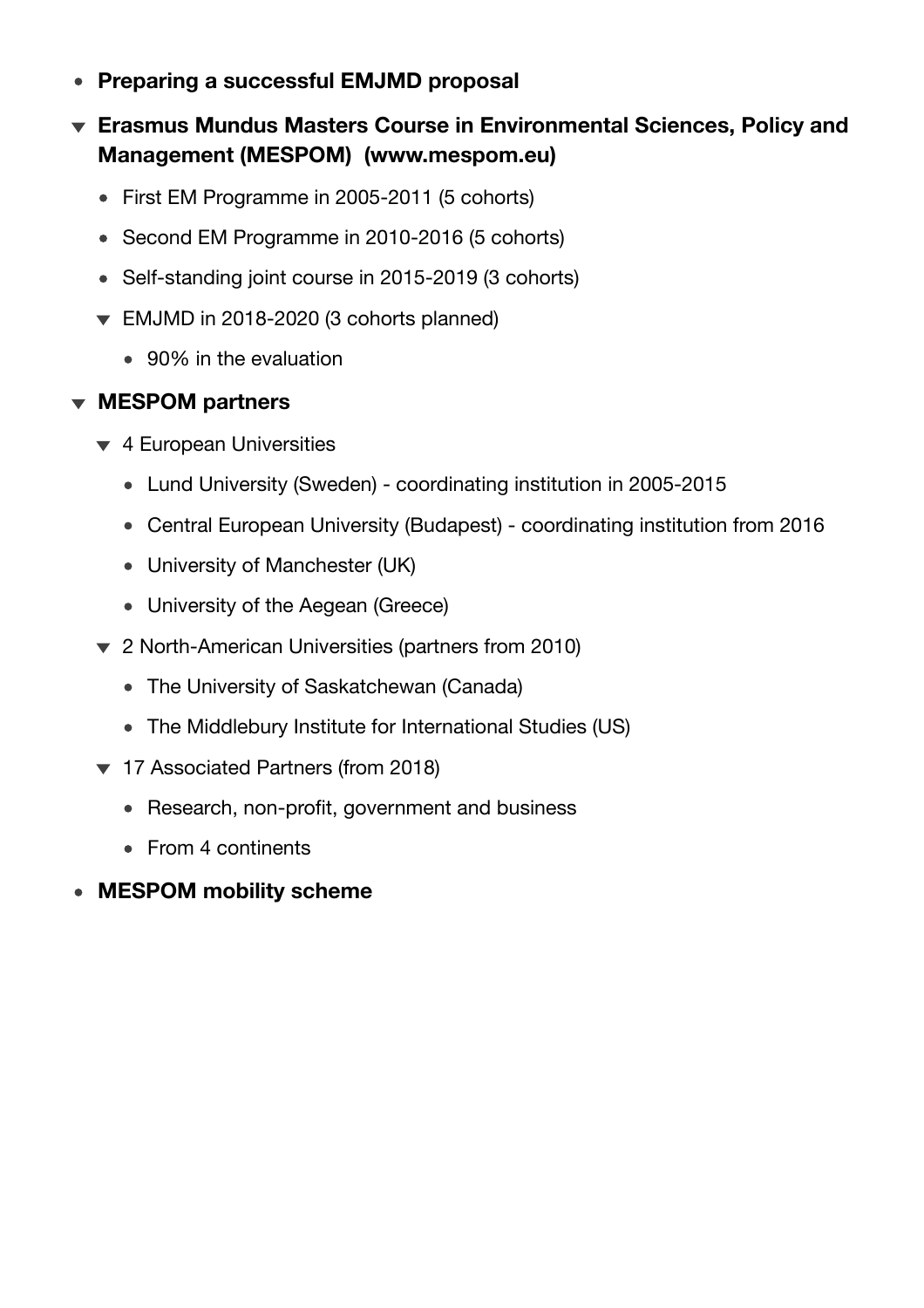

## **Why we were successful in the 3rd EMJMD application?**

- We run a viable joint Masters program
- The proposal closely reflected the elements of this success

## **Ingredients of a successful joint Masters**

- $\blacktriangleright$  A solid idea
	- Solid is better than brilliant
	- Yet has to be relatively original
- ▼ Commitment
	- Individual (i.e. coordinator)
	- $\blacktriangledown$  Institutional (why would a University do this)?
		- In MESPOM case CEU closely identifies MESPOM with its mission
	- Collaborative
- $\blacktriangledown$  Resources
	- By various estimates the costs of a joint Masters are 2-3 times higher than of an ordinary program
	- Other estimates point to the cost of coordination of up to €200k/year